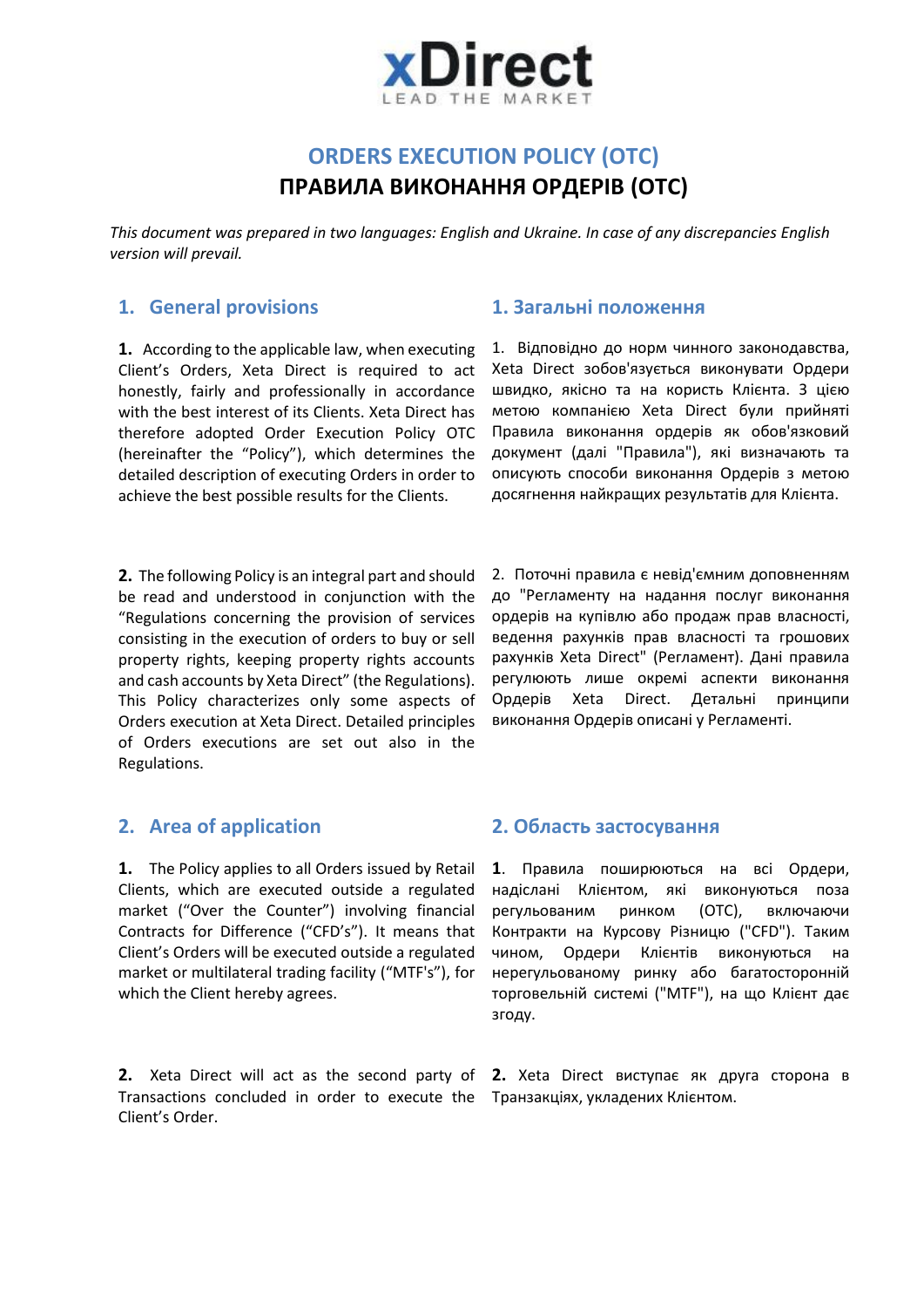

**1.** Xeta Direct as a matter of course incorporate the following relevant Orders execution criteria and factors so as to achieve the best possible result:

**a.** Price (please see the information in regard to establishing rates set forth in Chapter 8 of the Regulations);

**b.** Type of Order (for example, the variety of the Order, such as stop-Order or limit-Orders)'

**c.** Size of an Order (for example, whether the given Order exceeds the specified volume);

**d.** Costs related to the execution of an Order (if any);

**2.** Xeta Direct may incorporate other factors and criteria to the extent that they appear relevant to the execution of a certain Order if justified by Client's interest.

**3.** Xeta Direct will immediately notify the Retail Client of all circumstances, which make the Order impossible to perform.

**4.** For CFDs transactions execution Xeta Direct may rely on its counterparties to execute Underlying Instrument Transactions.

## **4. Quotation of prices 4. Котирування цін**

**1.** Xeta Direct shall systematically quote on Trading Days the prices of Financial Instruments on the basis of prices of corresponding Underlying Instruments.

**2.** Detailed description of Trading Days of Financial Instruments available in Xeta Direct is set out in Table of Trading Days placed on the company website.

**3.** Transaction prices shall be quoted in EOPS on the basis of current prices made available on Underlying Exchanges, leading financial institutions or information agencies.

## **3. Execution criteria 3. Критерії виконання**

1. Xeta Direct враховує наступні критерії (чинники) виконання Ордерів, що впливають на результати Клієнтів:

a. Ціна (див. умови котирування цін Фінансових Інструментів, які описані в Розділі 8 Регламенту);

b. Тип Ордера (наприклад, "Стоп-ордер" або "Ліміт-ордер");

с. Об'єм Ордера (наприклад, чи не перевищує обсяг Ордера максимально допустиму кількість лотів);

d. Витрати, пов'язані із виконанням Ордера (якщо передбачено).

**2.** Xeta Direct може враховувати інші фактори та критерії для виконання Ордерів, якщо вони будуть на користь Клієнта.

**3.** Xeta Direct зобов'язується негайно проінформувати Клієнта про всі причини, які унеможливлюють виконання його Ордера.

**4.** Виконуючи Ордери з інструментів CFD, Xeta Direct покладається на своїх контрагентів у виконанні операцій з Базових Інструментів.

1. Xeta Direct котирує ціни Фінансових Інструментів тільки в Торгові дні, ґрунтуючись на цінах відповідних Базових Інструментів.

2. Детальний опис Торгових днів для Фінансових Інструментів міститься в Таблиці торгових днів, яка вказана на веб-сайті Xeta Direct.

3. Ціни Фінансових Інструментів котируються в ЕСПЗ на основі актуальних поточних цін, наданих фінансовими установами та провідними інформаційними агенціями.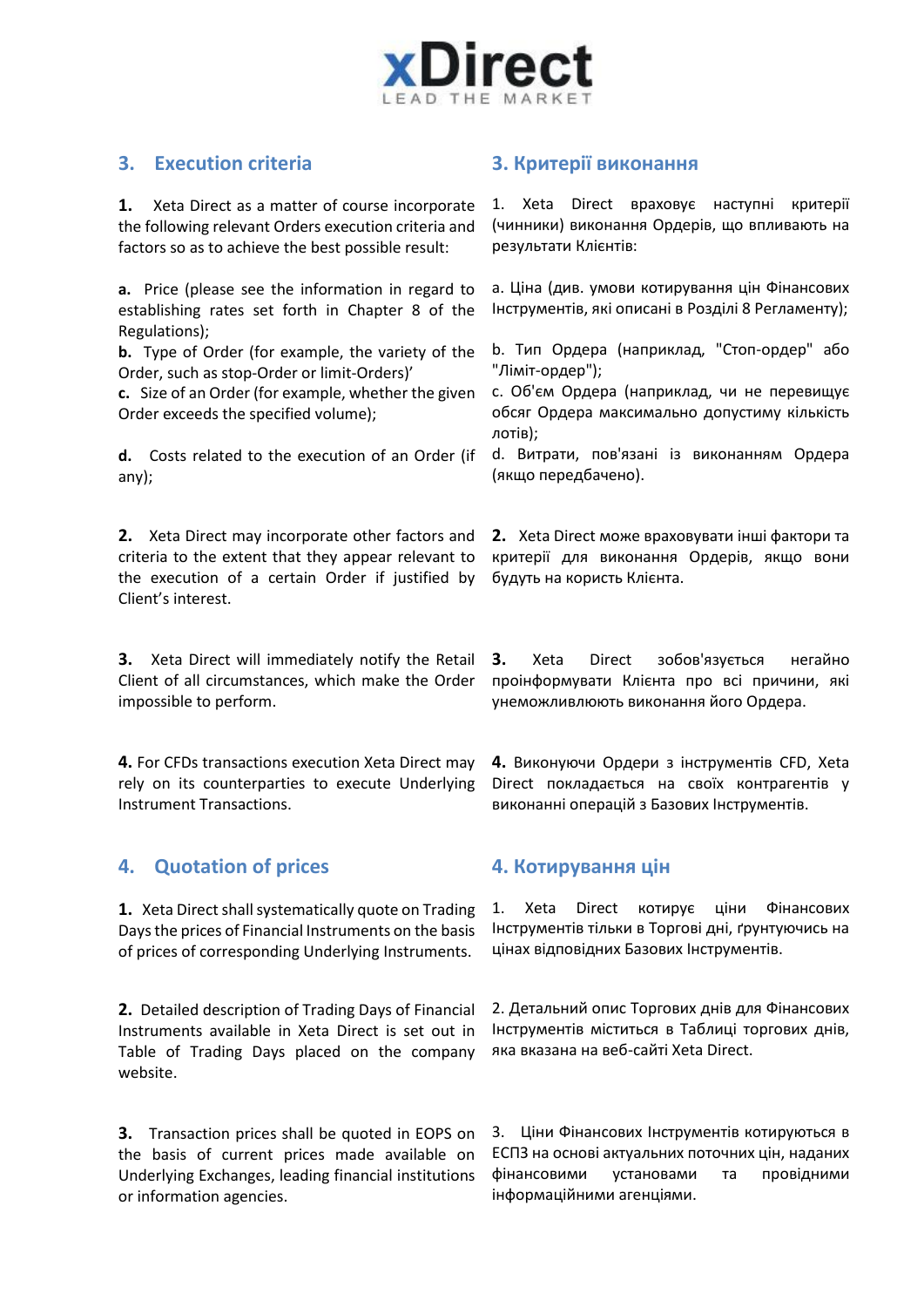

**4.** Xeta Direct shall use its best endeavors to ensure that transaction prices do not differ materially from the prices of Underlying Instruments made available in real time by the most reputable information services.

### **5. Grossly Erroneous Price 5. Помилки у цінах**

**1.** The Client accepts the fact that the prices provided by Xeta Direct by means of the transaction systems, may be considered as Grossly Erroneous. The conditions to recognize the price as Grossly Erroneous are described in the clauses below and in the Chapter 8 of the Regulations. In case when Grossly Erroneous price occurs, Xeta Direct shall have the right to evade from legal consequences of the Transaction concluded on the basis of such price, on the principles set forth in Chapter 8 of the Regulations. Prior to concluding Transactions with Xeta Direct, the Client should carefully acquaint himself with these principles and conditions mentioned below.

**2.** In the event of the CFD based on the exchange rates and precious metals, Xeta Direct may recognize the quotation as Grossly Erroneous, if the quotation indicated by two independent sources, differs from the quotations provided by Xeta Direct by at least ten times from the actual Spread. The independent source of the Xeta Direct prices shall be understood as a recognized broker or a recognized information agency.

**3.** In respect of the CFD, Xeta Direct may recognize quotation as Grossly Erroneous if the price of Transaction conclusion in ESPZ deviates from the market price provided by two independent sources by more than 0,2% of the Underlying Instrument's value. Independent source shall be construed as reputable broker or information agency.

**4.** In the event of the CFD based on the futures or CFD contracts Xeta Direct may recognize the quotation as non-market, if the quotation of the

**4**. Xeta Direct зобов'язується докласти всіх зусиль, щоб ціни Фінансових Інструментів не відрізнялися від цін Базових Інструментів, наданих у режимі реального часу провідними інформаційними агенціями.

1. Клієнт приймає той факт, що ціни, що котируються Xeta Direct за допомогою Системи, можуть містити помилки. Умови визнання цін помилковими описані в цьому Розділі нижче та у Розділі 8 Регламенту. У разі виникнення помилок у цінах, Xeta Direct має право змінити правові наслідки такої угоди відповідно до положень, зазначених у Розділі 8 Регламенту. До моменту проведення транзакцій з Xeta Direct Клієнт повинен уважно ознайомитися з положеннями Регламенту та умовами, описаними нижче.

**2.** Щодо Контрактів на Курсову Різницю, основаних на валютних курсах та дорогоцінних металах, Xeta Direct може визнати котирування цін помилковим, якщо котирування двох незалежних джерел відрізняються від котирувань Xeta Direct на величину, що перевищує актуальний Спред, щонайменше, у десять разів. Під незалежними джерелами котирувань Xeta Direct слід розуміти провідних брокерів або відомі інформаційні агентства.

**3**. Щодо інструментів CFD Xeta Direct може визнати котирування цін помилковим, якщо ціна, за якою укладалася угода в ЕСПЗ, відрізняється від ринкової ціни, наданої двома незалежними джерелами більш ніж на 0,2% вартості Базового Інструменту. Незалежними джерелами у цій ситуації виступають провідні брокери чи відомі інформаційні агентства.

**4**. Щодо CFD, основаних на ф'ючерсних контрактах, Xeta Direct може визнати котирування цін помилковим, якщо ціна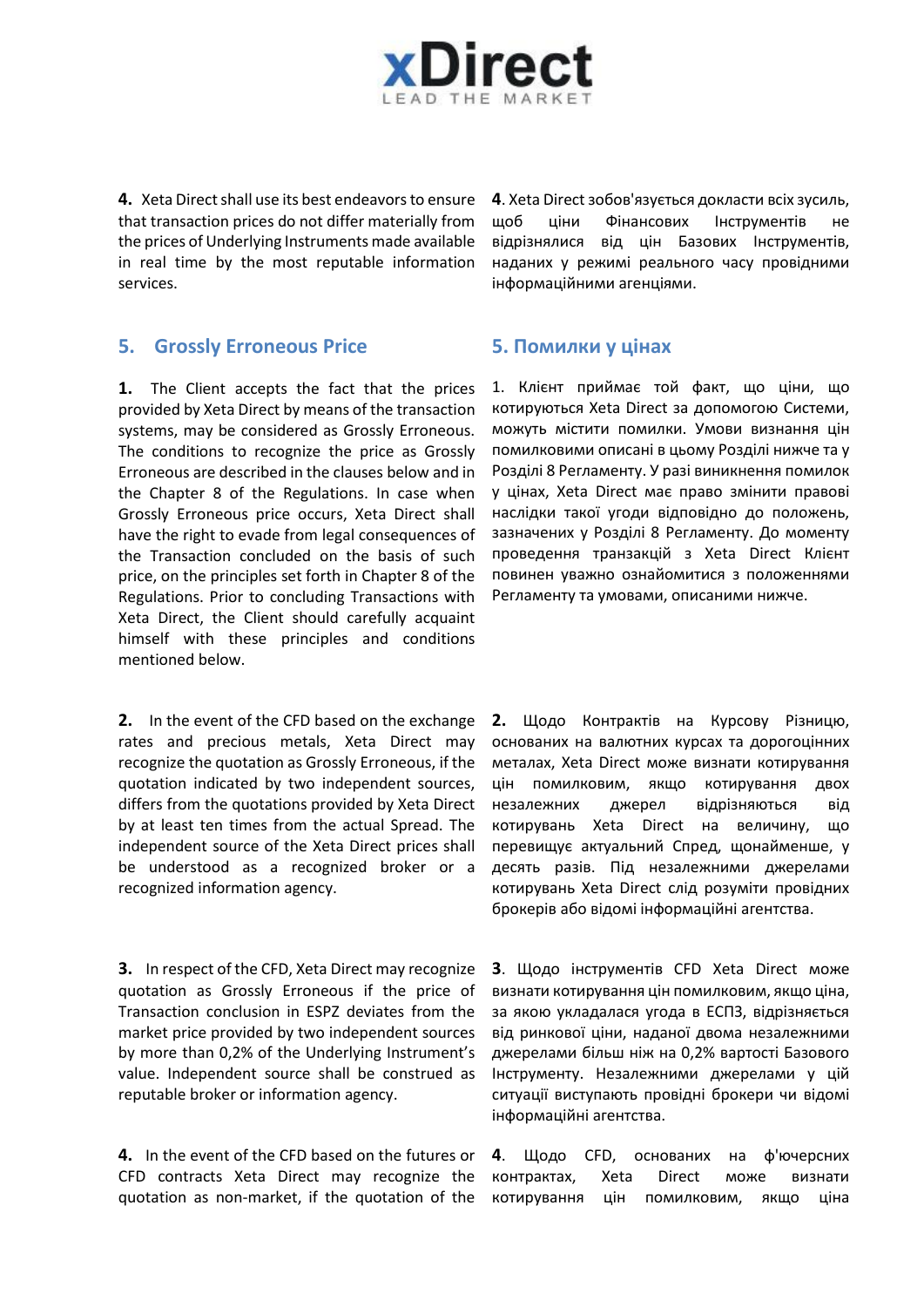

proper futures or d contract indicated by means of the information agency or counterparty differs from the quotation provided by Xeta Direct at least ten times from the actual Spread.

**5.** In the event of the CFD based on the futures contracts, Xeta Direct may deem the quotation as Grossly Erroneous in the following cases:

**a.** If the futures contract, being the basis of the assessment of CFD based on it, was suspended on the stock exchange and the Client concluded with Xeta Direct, the Transaction already after the futures contract has been suspended.

**b.** If the futures contract being the basis of the assessment of the CFD based on it, reached on the stock exchange the daily limit of the price fluctuations and the Client concluded with Xeta Direct the Transaction already after the futures contract reached the limit.

**c.** If the stock exchange, at which the futures contract is traded being the basis to make the assessment of the CFD based on it, cancels the Transactions concluded within the period, in which the Client's' Transactions were made on the Financial Instrument or if it cancels the Transactions on the futures contract at the prices, which were the basis to assess the CFD upon concluding the Transaction by the Client.

**d.** If the price of the futures contract being the basis of the assessment of the CFD based on it is, in the opinion of the recognized information agency, the implied from the Spread Transaction or the indicative price and this price differs from the previous transaction price by the amount exceeding ten times actual Spread for the CFD based on the futures contract.

**6.** In the event of the CFD based on the stock exchange indices Xeta Direct may recognize the quotation as Grossly Erroneous in the following cases:

**a.** If the average value of the price of the CFD (average of the bid and ask price) upon concluding the Transaction by the Client differs from the value of the index being the basis thereof by the value more than ten times from actual Spread for this Financial Instrument. The value of the index must be provided by the recognized information agency.

відповідного ф'ючерсного контракту, надана відомим інформаційним агентством, відрізняється від котирувань Xeta Direct на величину, що перевищує актуальний Спред, щонайменше, у десять разів.

**5**. Щодо CFD, основаних на ф'ючерсних контрактах, Xeta Direct може визнати котирування цін помилковим у таких випадках:

**a.** Якщо торгівля за ф'ючерсним контрактом, що лежить в основі CFD, була припинена на фондовій біржі і Клієнт уклав угоду через Xeta Direct вже після зупинки котирування відповідного інструменту.

**b.** Якщо торгівля за ф'ючерсним контрактом, що лежить в основі CFD, досягла біржового ліміту волатильності ціни і Клієнт уклав за допомогою Xeta Direct угоду після досягнення відповідного ліміту на біржі.

**с.** Якщо біржа, на якій котирується ф'ючерсний контракт, який є основою для CFD, анулює Транзакції, укладені в період, коли здійснювалася угода Клієнта, або якщо біржа анулює Транзакції за ф'ючерсними контрактами за ціною, зазначеною в угоді Клієнта.

**d.** Якщо за даними відомого інформаційного агентства ціна ф'ючерсного контракту, що є базовим для CFD, є індикативною ціною, яка відрізняється від попередньої ціни на величину, що перевищує актуальний спред за цим Фінансовим Інструментом не менше ніж у десять разів.

**6**. Щодо CFD, заснованих на фондових індексах, Xeta Direct може визнати котирування цін помилковим у таких випадках:

**a.** Якщо середня ціна на CFD (середня величина цін bid та ask) у період укладання Транзакції Клієнтом відрізняється від вартості базового індексу на величину, що перевищує актуальний спред по даному Фінансовому Інструменту не менше ніж у десять разів. Котирування за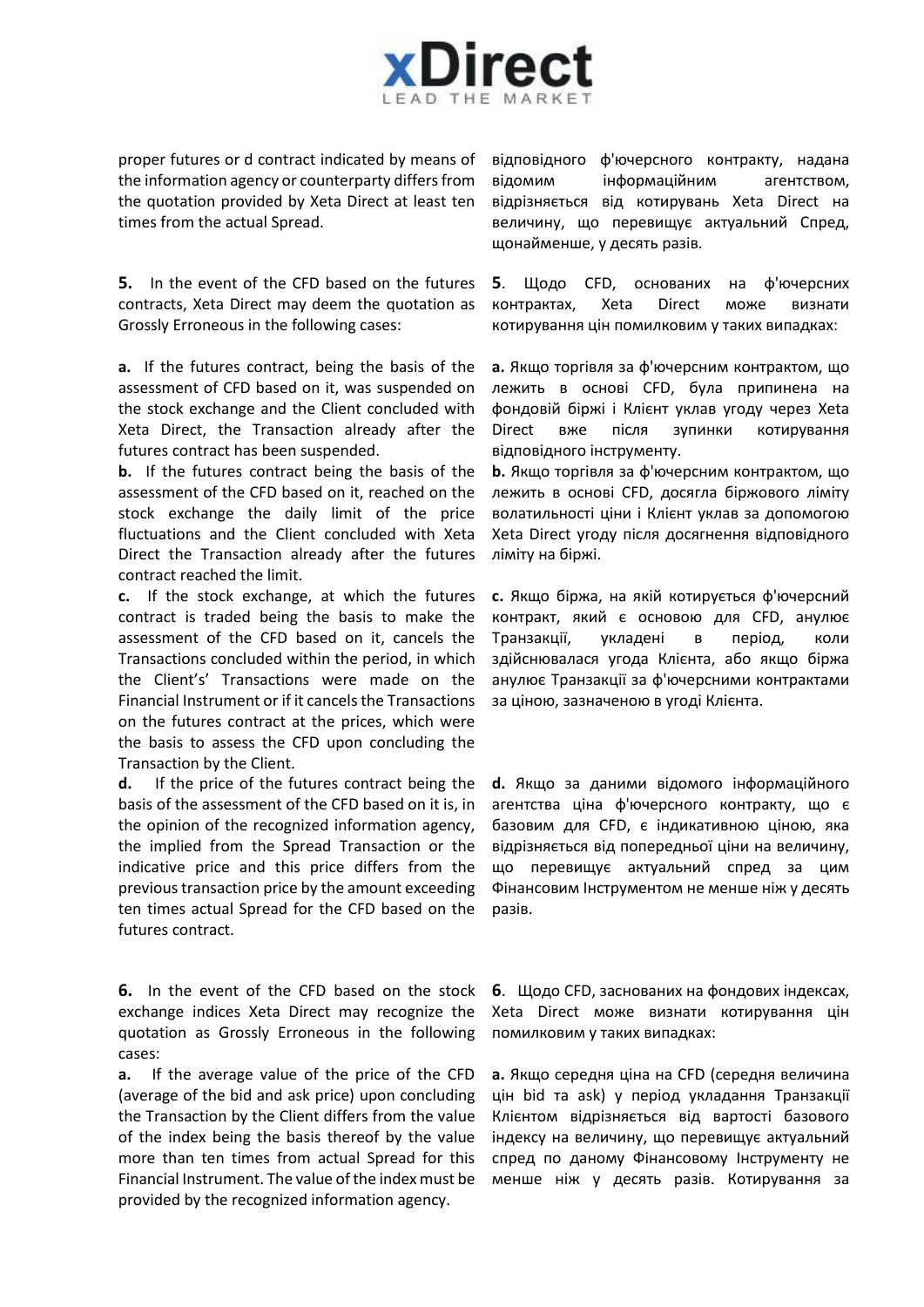

**b.** If not all stocks included in the composition of the index were the subject of the trade in this moment (were suspended or, for other reasons, the trade was impossible), which resulted in reforming the real value of the index.

**7.** In the event of the CFD based on the prices of the base metals (base metals) Xeta Direct quotes the prices of the cash market implied from 3-month futures contracts. Xeta Direct can deem the quotation of the CFD as Grossly Erroneous:

**a.** If the futures contract being the basis of the assessment of the CFD based on it was suspended on the stock exchange and the Client concluded with CFDs Prime the Transaction already after the futures contract has been suspended.

**b.** If the stock exchange, on which the futures contract is traded being the basis of the assessment of the CFD based on it, cancels the Transactions concluded within this period, in which the Transactions of the Client were made on the Financial Instrument or if it cancels the Transactions on the futures contracts at the prices, which were the basis to assess the CFD upon concluding the Transaction by the Client.

**c.** If the price of the futures contract being the basis of the assessment of the CFD based on it is, in the opinion of the recognized information agency, the implied price from the spread Transaction or the indicative price and its price differs from the previous Transaction price by the amount exceeding ten times actual Spread for the CFD based on the futures contract.

**d.** In case when the quotations of the futures contract indicated by means of the recognized information agency used for the implication of the cash price of the Financial Instrument differ by at least ten times the actual Spread from the price of the futures contract used by Xeta Direct to implicate the cash price of the CFD.

індексом має надаватися відомим інформаційним агентством.

**b.** Якщо частина акцій, що входять до складу індексу, була недоступна до торгів на період укладання Транзакції Клієнтом (торгівля була припинена або неможлива з інших причин), що призвело до викривлення реальної вартості індексу.

**7**. Щодо CFD, що ґрунтуються на металах, Xeta Direct надає котирування на основі ринкових цін на тримісячні ф'ючерсні контракти. Xeta Direct може визнати котирування цін помилковим у таких випадках:

**a.** Якщо котирування на ф'ючерсний контракт, що є базовим по відношенню до CFD, були припинені на біржі і Клієнт уклав за допомогою Xeta Direct транзакцію після припинення котирування відповідного інструменту.

**b.** Якщо біржа, яка котирує ф'ючерсний контракт, що лежить в основі CFD, анулює Транзакції, укладені в період, коли було проведено угоду Клієнта за відповідним Фінансовим Інструментом, або якщо біржа анулює Транзакції за ф'ючерсними контрактами за ціною, зазначеною Клієнтом у угоді.

**с.** Якщо за даними відомого інформаційного агентства ціна ф'ючерсного контракту, що є базовою для CFD, є індикативною ціною, яка відрізняється від попередньої ціни на величину, що перевищує актуальний спред по даному Фінансовому Інструменту не менше ніж у десять разів.

**d.** Якщо за даними відомого інформаційного агентства ціна ф'ючерсного контракту, що є базовим для CFD, відрізняється від відповідних котирувань Xeta Direct на величину, що перевищує актуальний спред за цим Фінансовим Інструментом більш ніж у десять разів.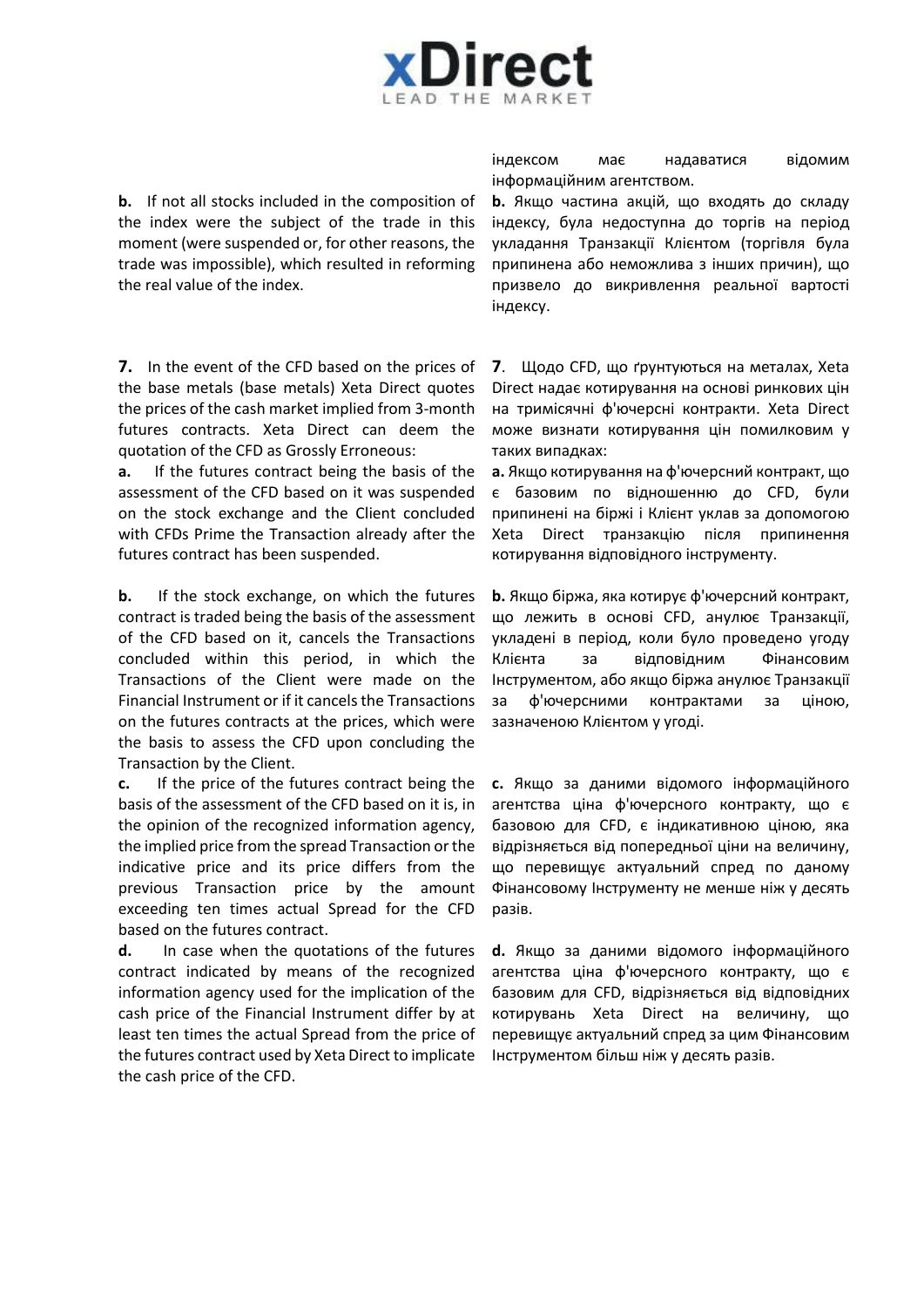

### **6. Time for execution of placed disposals 6. Часові рамки, відведені на виконання ордерів**

**1.** Xeta Direct performs Clients Disposals and Orders promptly after its placing by the Client, unless something different results from an Order. In standard market conditions, CFDs Prime within 90 seconds confirms the Disposals placed by the Client (Orders in case of Financial Instruments quoted in the "Instant Execution" mode or the price inquiry) concerning a given Financial Instrument. This condition, however, does not have any application in the situation when, on a given market, there is an exceptional volatility of prices of the Underlying Instrument or the loss of liquidity and in other cases qualified in accordance with the Regulations as Force Majeure.

**2.** In the period when market is opening, standard time of the Order's execution, as set out above does not apply.

**3.** Xeta Direct executes Client's Orders in order of their reception, unless something different results from the conditions of an Order's execution specified by the Client, character of an Order or if such order of Order's execution is opposite to the Client's interest.

**4.** Quotations of CFD (market execution) available via EOPS should be deemed as indicative and it is not guaranteed that the Client will deal at this quotation. The price of a concluded Order will be the best price which Xeta Direct receives from the Foreign Partner without obtaining any additional confirmations from the Client. The Current Price of CFD STP or SE CFD (market execution) at which the Transaction is concluded will be reported back by Xeta Direct. The CFD (market execution) Price of a concluded Transaction will be visible in the Operational Register.

**1.** Xeta Direct виконує Ордер Клієнта негайно після його розміщення, якщо в Ордері не передбачено інше. У стандартних ринкових умовах Xeta Direct протягом 90 секунд підтверджує розміщений Клієнтом Ордер (Ордер в режимі негайного виконання або на запит). Ця умова не застосовується в ситуації, коли на ринку є висока волатильність цін Базового Інструменту або низька ліквідність, а також в інших випадках, описаних у Регламенті як Форс-мажор.

**2.** У період відкриття ринку стандартний час виконання Ордерів, зазначений у попередньому пункті, не діє.

**3.** Xeta Direct виконує Ордери Клієнта в порядку їх отримання, якщо інше не випливає з умов виконання Ордерів, визначених Клієнтом, або якщо ця послідовність не суперечить інтересам Клієнта.

**4**. Котирування на інструменти CFD (ринкове виконання), доступні через ЕСПЗ, повинні розглядатися як орієнтовні, і немає гарантій, що Клієнт укладе угоду за цією ціною. Ціна виконаного Ордера буде найкращою ціною, яку Xeta Direct отримає від Контрагентів, без додаткового підтвердження від Клієнта. Поточна ціна CFD, за якою буде укладена угода, буде передана до Xeta Direct і відображена в Операційному Реєстрі.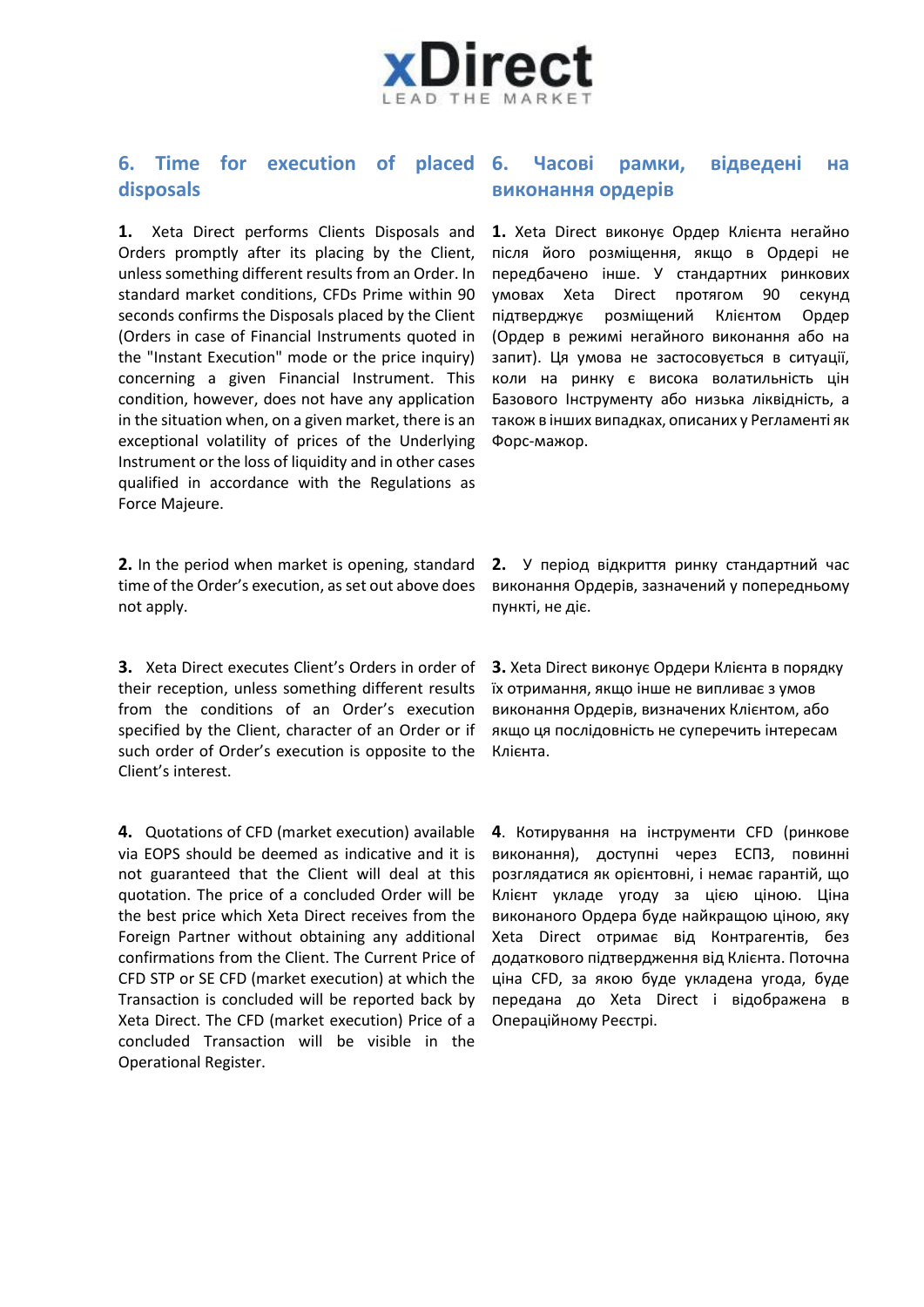

### **7. Changes to the Spread 7. Зміна спреду**

Xeta Direct applies a principle of quoting prices of Financial Instruments using a fixed and variable (floating) Spread. For detailed rules of quoting prices please refer to the Regulations.

### **8. Price limit and stop Orders' types 8. Лімітні та стопові ордери**

**1.** The Client has the possibility to place Orders with the price limit and the stop Orders. The realization of the Orders with the price limit and the stop Orders for all the Financial Instruments shall be held in the following manner:

**a.** The limit and stop Orders are realized at the price indicated by the Client with the exception from point b.

**b.** The stop and limit Orders realized upon the opening of the market are executed at the opening price for a given Financial Instrument.

**c.** Stop Orders are executed as market prices at the moment of a given stop level activation. Xeta Direct does not guarantee the execution of such orders at a price indicated by the Client.

**d.** The Orders of the limit and stop type can be placed only then when a given Financial Instrument is traded.

**e.** The Orders of the limit and stop type cannot be placed if the absolute value of the difference between the price of the Order's activation and the current price of the Financial Instrument is lower than the minimum limit for the stop Orders for a given Financial Instrument. The limits can be raised in case of the economic data defined in the section Calendar available on the CFDs Prime website www.xtb.pl or in case of the a high market volatility on a given Financial Instrument.

**f.** Limits for stop and limit Orders are enlarged at the moment of opening a market on Sunday at 11:00 p.m. Limits come back to fixed values as fast as the liquidity and volatility on the underlying markets allows. Usually the process takes from 10 to 20 minutes, however in cases of limited liquidity and enlarged volatility this period may last longer.

Xeta Direct котирує ціни Фінансових Інструментів з урахуванням фіксованого або плаваючого Спреду. Детальні умови котирування цін наведені в Регламенті.

**1.** Клієнт має можливість розміщувати лімітні та стопові ордери. Виконання лімітних та стопових ордерів для всіх фінансових інструментів проводяться на наступних умовах:

**a.** Лімітні та стопові ордери виконуються за ціною, зазначеною Клієнтом, крім умов пункту b.

**b.** Лімітні та стопові Ордери виконуються при відкритті ринку за ціною відкриття для цього Фінансового Інструменту.

**с.** Стопові ордери виконуються за ринковими цінами, чинними на момент активації стопрівня. Xeta Direct не гарантує виконання таких ордерів за ціною, вказаною Клієнтом.

**d.** Лімітні та стопові Ордери розміщуються лише у торговий час для зазначеного Фінансового Інструменту.

**e.** Лімітні та стопові ордери не можуть бути розміщені, якщо абсолютна різниця між ціною активації ордера та поточною ціною Фінансового Інструменту менше мінімального ліміту, встановленого для цього Фінансового Інструменту. Ліміти можуть бути збільшені у разі публікації економічних даних чи в умовах високої ринкової волатильності.

**f.** Ліміти для розміщення стопових та лімітних ордерів збільшуються під час відкриття ринку у неділю о 23:00 (час СЕТ). Ліміти повертаються до встановлених значень, щойно дозволить ліквідність та волатильність на ринках. Зазвичай цей процес займає 10-20 хвилин, проте, у випадках обмеженої ліквідності та збільшеної волатильності, може тривати довше.